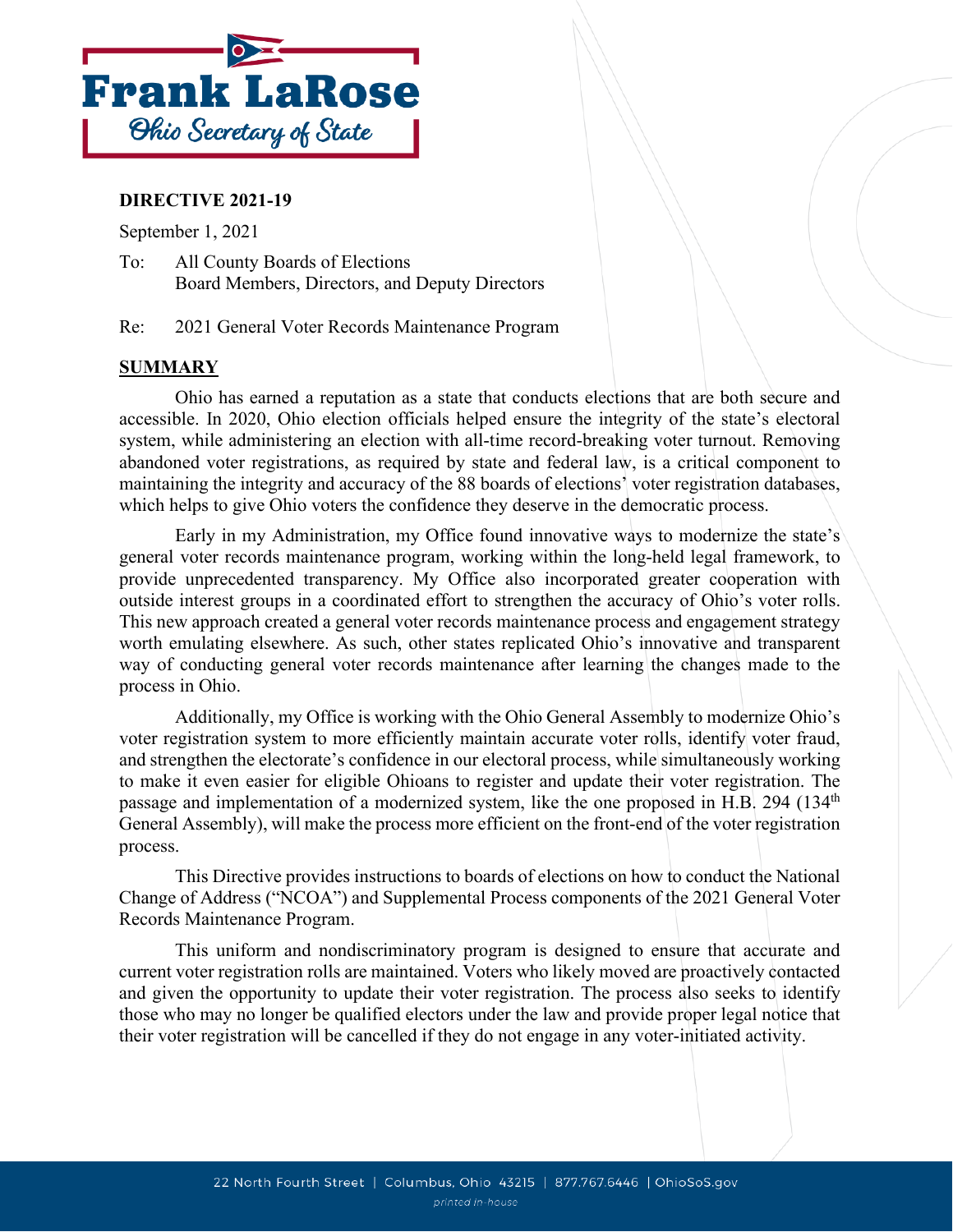#### **BACKGROUND**

The general voter records maintenance program is a requirement of the National Voter Registration Act of [1](#page-1-0)993 ("NVRA"),<sup>1</sup> commonly referred to as the "motor voter law." The purposes of the NVRA are to increase the number of voter registrations for eligible citizens, to enhance the participation of eligible citizens in the voter process, to protect the integrity of the electoral process, and to ensure that accurate and current voter registration rolls are maintained.<sup>[2](#page-1-1)</sup>

Additionally, state law requires local election officials to conduct the state's general voter records maintenance program every year.<sup>[3](#page-1-2)</sup> There are two parts of Ohio's implementation of the general voter records maintenance program:

- **1. The NCOA Process**, which is triggered when a voter record appears in the United States Postal Service ("USPS") NCOA database, indicating that the voter associated with that record likely moved since the records were last compared, and may need to update their voter registration with the current voting residence address. Under state law, the Secretary of State matches voter records in the Statewide Voter Registration Database against the NCOA database to compile the data for the NCOA process.<sup>[4](#page-1-3)</sup>
- **2. The Supplemental Process**, which is triggered by a voter's inactivity during a fixed period of time, generally two years. This process seeks to identify electors whose lack of voter-initiated activity indicates they may have moved, even though their names did not appear as a part of the NCOA process. County boards of elections use voter activity in their local voter registration system to compile the data for the supplemental process.

Voter registrations will not be cancelled pursuant to the 2021 NCOA or Supplemental Process until four years after a confirmation notice is sent. A registration will be cancelled only if the voter fails to respond to the notice or engage in any other voter-initiated activity during a period of four consecutive years, including two general federal elections.

### **INSTRUCTIONS**

The following sections outline the steps each board must take in preparation of the 2021 General Voter Records Maintenance Program. **The board must complete the NCOA Process prior to identifying records that are a part of the Supplemental Process.**

### **I. PREPARATION STEPS FOR THE 2021 GENERAL VOTER RECORDS MAINTENANCE PROGRAM**

Before beginning the NCOA or Supplemental process, each board of elections must do the following:

- **1.** Complete the local data entry of all voter registration applications, including any information from provisional ballot envelopes cast in the August 3, 2021 Special Election.
- **2.** Update all voter registration records to account for voter-initiated activity as necessary. Voter-initiated activity includes voting, submitting an absentee ballot application,

<span id="page-1-0"></span><sup>1</sup> 52 U.S.C.A. §20507

<span id="page-1-1"></span><sup>2</sup> 52 U.S.C.A. §20507(b).

<span id="page-1-2"></span> $3$  [R.C. 3503.21\(D\).](https://codes.ohio.gov/ohio-revised-code/section-3503.21)

<span id="page-1-3"></span> $^{4}$  [R.C. 3503.21.](https://codes.ohio.gov/ohio-revised-code/section-3503.21)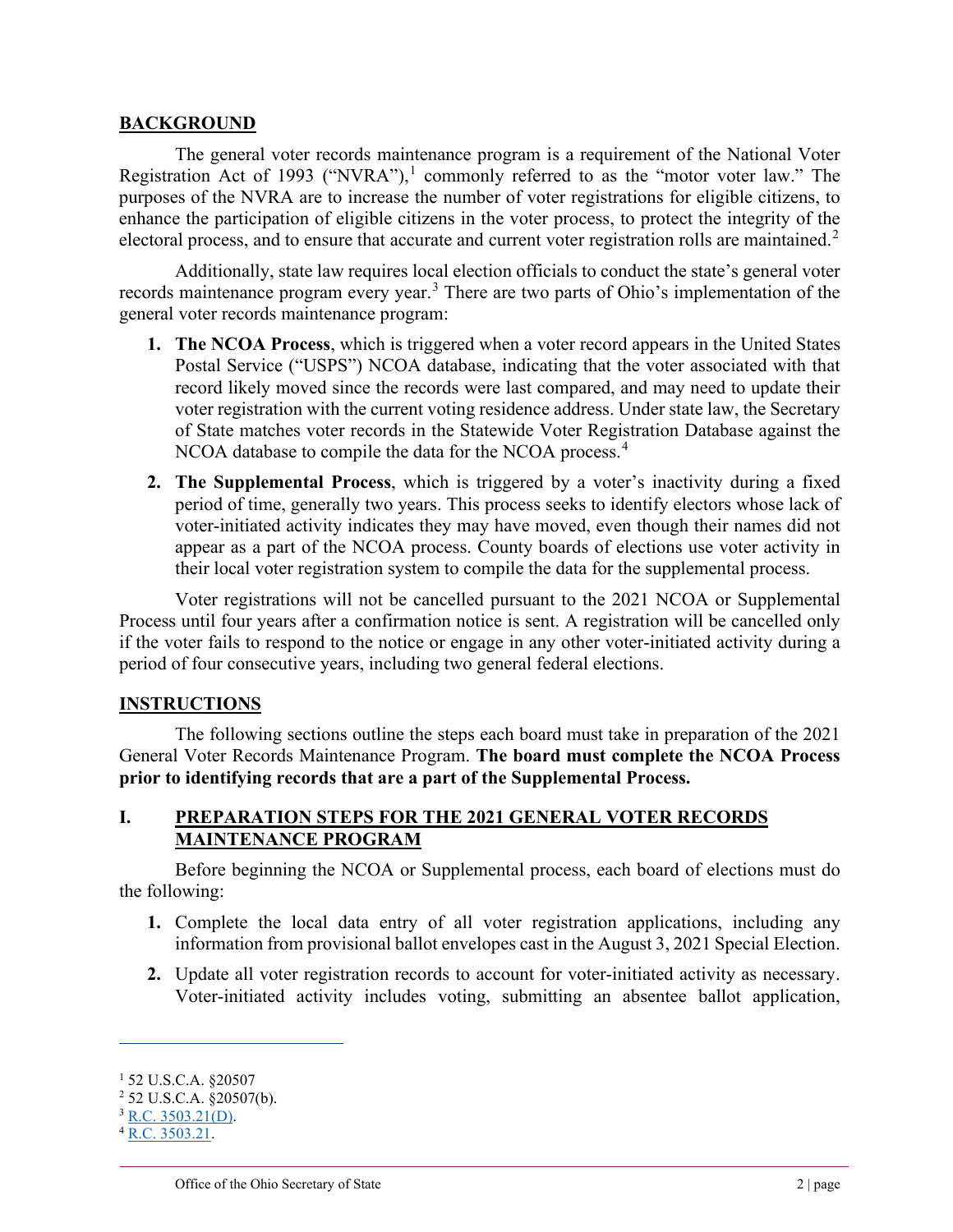registering to vote, updating or confirming an address with a board of elections or the BMV, or signing a candidate or issue petition that is verified by a board of elections.

**3.** Retrieve and review the "Automatic Confirmation of Address Safeguard" file from the Board of Elections Portal ("BOE Portal") and update any record in "active-confirmation" status to "active-active" status.<sup>[5](#page-2-0)</sup>

## **II. MAILING NOTICES UNDER THE 2021 GENERAL VOTER RECORDS MAINTENANCE PROGRAM**

All boards of elections must mail confirmation notices to electors identified through Ohio's 2021 General Voter Records Maintenance Program. There are two types of confirmation notices used in the NCOA and Supplemental Processes:

- [Secretary of State Form 10-S-1](https://www.sos.state.oh.us/globalassets/elections/forms/10-s-1.pdf) must be used for those records that are identified as part of the Out-of-County NCOA Process and Supplemental Process.
- [Secretary of State Form 10-S-2](https://www.sos.state.oh.us/globalassets/elections/forms/10-s-2.pdf) must be used for those records that are identified as part of the In-County NCOA Process.

Boards of elections must complete the following tasks:

- Mail all confirmation notices no later than **September 20, 2021**;
- Use the prescribed forms and include a postage-paid return envelope with the notification form; [6](#page-2-1) and
- Record in their voter registration system the date the confirmation notice is mailed to an elector and, when applicable, the date the board receives a response to the confirmation mailing or the date the notice is returned undeliverable. This record is critical to establish the four-year anniversary date for each confirmation notice.

# **III. 2021 IN-COUNTY AND OUT-OF COUNTY NCOA PROCESS**

Boards of elections will access their 2021 In-County and Out-of-County NCOA data file through the BOE Portal using the steps provided by the Secretary of State's Office and sent separately via email. If you have any questions, contact the Secretary of State's IT Helpdesk at (614) 466-2585.

# **A. 2021 In-County NCOA Process [\(Secretary of State Form 10-S-2\)](https://www.sos.state.oh.us/globalassets/elections/forms/10-s-2.pdf)**

Each board must review the following instructions to ensure it properly processes the In-County NCOA list and accurately completes the mailing.

Boards must ensure all of the following:

• Prior to sending the confirmation notice, the voter's address is changed to the address reported on the 2021 In-County NCOA list;<sup>9</sup>

<span id="page-2-0"></span><sup>5</sup> *See* [Chapter 3,](https://www.ohiosos.gov/globalassets/elections/directives/2021/dir2021-03-ch03.pdf) Section 1.10 of the Election Official Manual.

<span id="page-2-1"></span> $6$  [R.C. 3503.21\(D\).](https://codes.ohio.gov/ohio-revised-code/section-3503.21)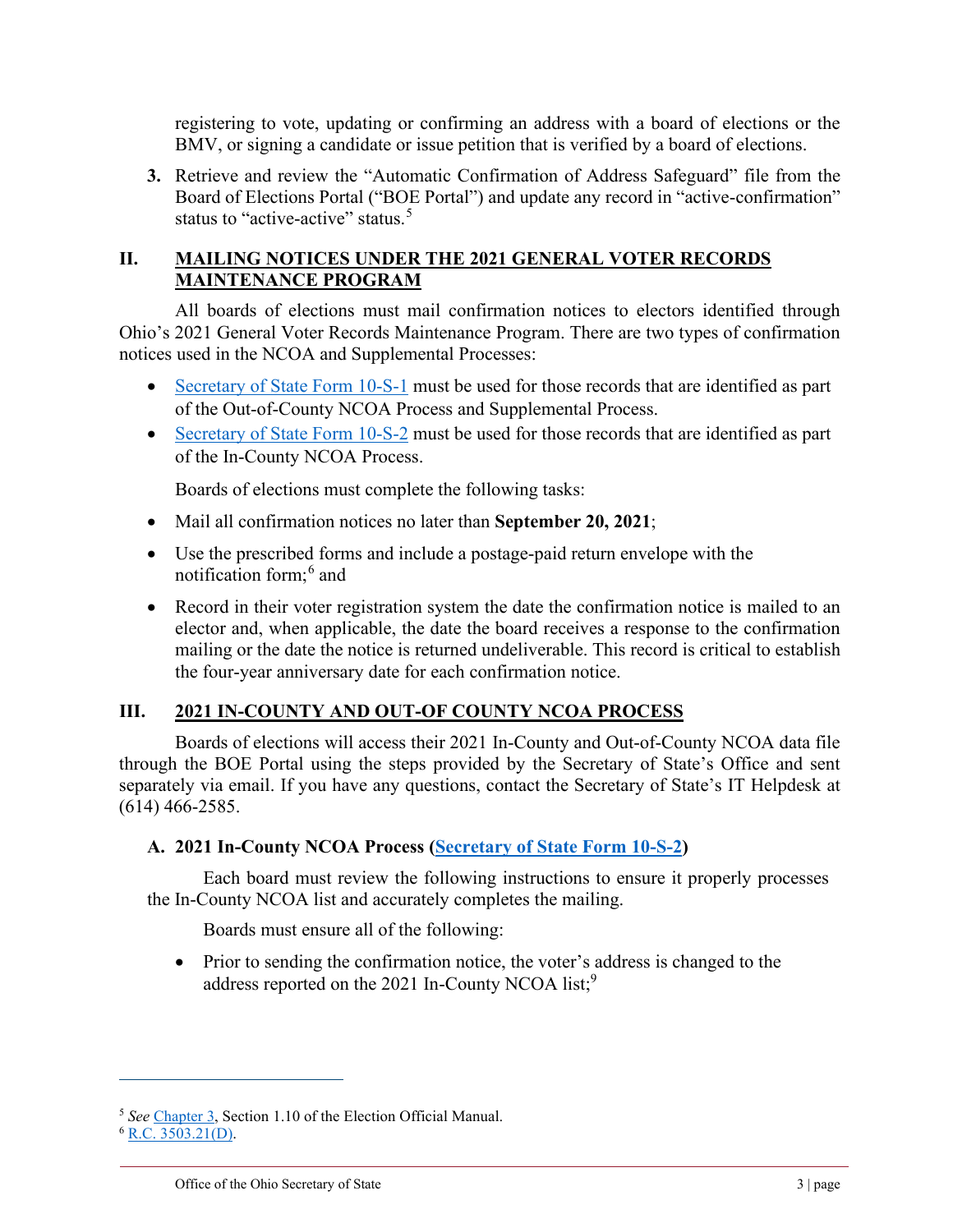- The [Secretary of State Form 10-S-2](https://www.sos.state.oh.us/globalassets/elections/forms/10-s-2.pdf) contains the voting location assigned for that voter's new address and provides the identification requirements specified in state law; [7](#page-3-0) and
- The elector is in "active-active" status.

If the address provided in the In-County NCOA list already matches the voter's address in the voter registration system and the voter is in "active-active" status, the board does not need to send a notice to the voter. If the address provided in the In-County NCOA list is not within the county, the board must notify the voter as if the record exists on the Out-of-County NCOA list and send the voter a [Secretary of State Form 10-S-1](https://www.sos.state.oh.us/globalassets/elections/forms/10-s-1.pdf) to the address provided on the list.

# **B. 2021 Out-of-County NCOA Process [\(Secretary of State Form 10-S-1\)](https://www.sos.state.oh.us/globalassets/elections/forms/10-s-1.pdf)**

An elector who appears on the 2021 Out-of-County NCOA list may have also appeared on previous NCOA lists. Under the 2021 Out-of-County NCOA Process, do not send a confirmation notice to an elector to whom the board already has sent such a notice, *unless* the 2021 Out-of-County NCOA list provides a new address. If the address on the 2021 NCOA list is new or different from the address that appeared on NCOA lists in previous years, the board must send a new confirmation notice and the four-year timeline for list maintenance will restart.<sup>[8](#page-3-1)</sup>

The electors identified as part of the 2021 Out-of-County NCOA process must be placed in or remain in "active-confirmation" status in the board's voter registration system. Each board must ensure that the status of the voter is properly updated in the Statewide Voter Registration Database.

Each board must ensure it properly processes the Out-of-County NCOA data and accurately completes the mailing by doing the following:

- Placing the elector in "active-confirmation" status.<sup>[9](#page-3-2)</sup>
- Sending the confirmation notice by forwardable mail to the voter's address as it appears on the Out-of-County NCOA list.

<span id="page-3-0"></span><sup>&</sup>lt;sup>7</sup> [R.C. 3505.18.](https://codes.ohio.gov/ohio-revised-code/section-3505.18)

<span id="page-3-1"></span><sup>8</sup> 52 U.S.C.A. §20507(d) and [R.C. 3503.21\(B\).](https://codes.ohio.gov/ohio-revised-code/section-3503.21)

<span id="page-3-2"></span><sup>9</sup> As a reminder, a voter placed in "active-confirmation" status under the general voter records maintenance program must appear in the poll list at the polling place where the voter is registered to vote and is not flagged to cast a provisional ballot (unless flagged for some other reason). If a voter placed in "active-confirmation" status under the general voter records maintenance program appears at the voter's assigned polling place to vote, states to the precinct election officials that the voter resides at the same address printed in the poll list, provides valid identification for voting purposes, and is not required to cast a provisional ballot for any other reason, the voter must be permitted to cast a regular ballot. R.C. 3505.18(B); R.C. 3505.181. A military identification or Ohio driver's license or state identification card does not need to include the voter's current address to be valid for voting purposes, and a military identification does not need to include any address. Likewise, if a voter placed in "active-confirmation" status under the general voter records maintenance program submits an application for absent voters ballot, provides the same address on the application at which the voter is registered to vote, and the application is in all other respects complete and valid, the board shall issue the absentee ballot to the voter (whether by mail or in person). R.C. 3509.03.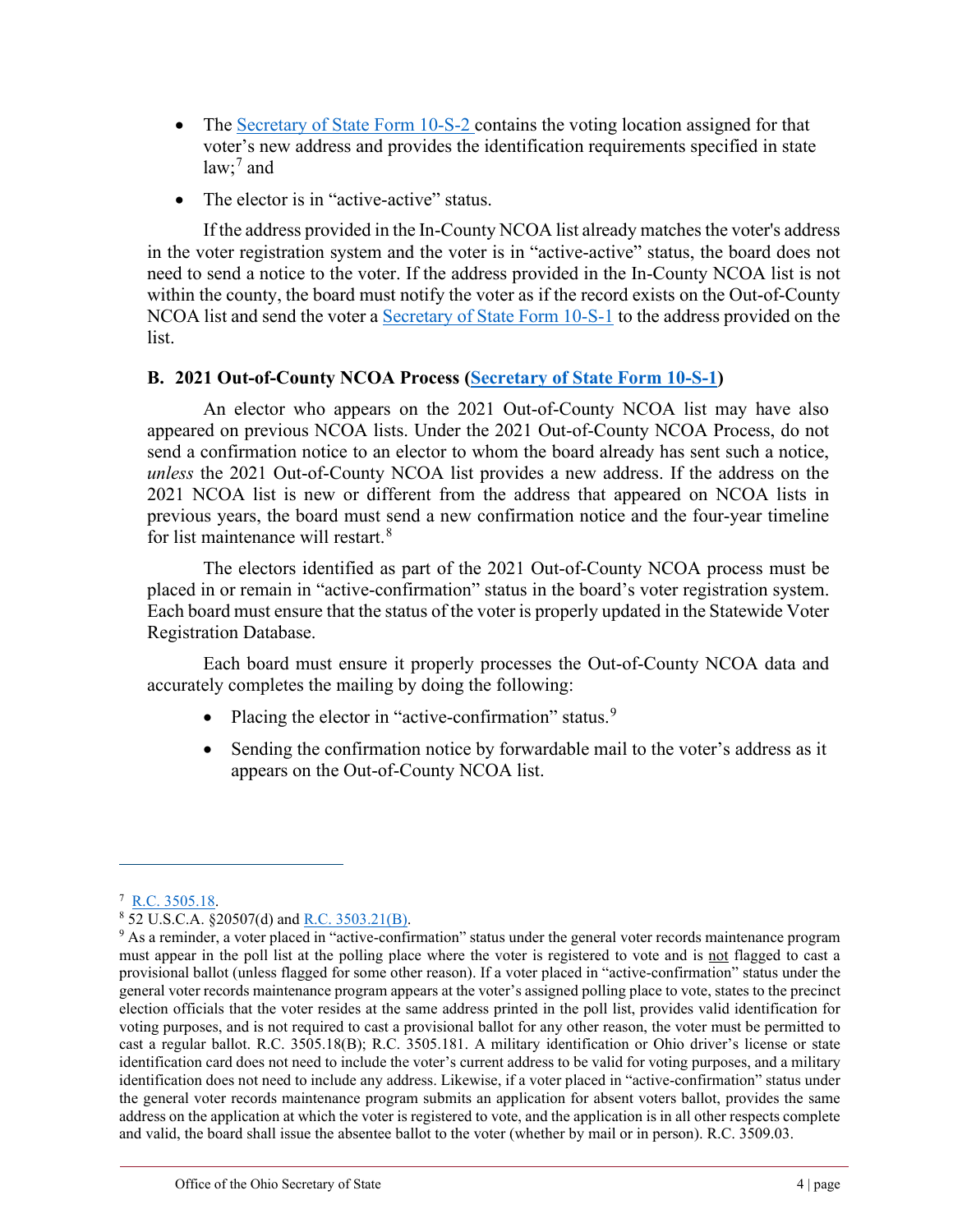### **C. Data Collection and Review - Prior to Mailing the Confirmation Notices**

Boards of elections will complete the 2021 General Voter Records Maintenance Program in a sequential manner:

- 1. For voters in the In-County NCOA File, change the voter's registration address to the address in the NCOA file and either place or keep the voters in "activeactive" status. For voters in the Out-of-County NCOA file, place the voters in "active-confirmation" status. Perform the necessary updates to the records identified but **do not send the confirmation notices to the impacted NCOA voters.**
- 2. Before sending any confirmation notices, each board of elections must compile a data file containing the list of voters to be identified through the Supplemental Process and provide this list to the Secretary of State's Office. **Do not place these voters into "active-confirmation" status in the county VR system until the Secretary of State's Office has reviewed the file and provided the board with written approval.**

All boards must utilize the same spreadsheet format for the list of voters set to be identified through the Supplemental Process, containing the following information:

- County Number
- County Name
- State Voter ID
- Confirmation Reason (Supplemental)
- Registration Date
- **Last Voted Date**
- First Name
- Last Name
- Address
- Address 2
- City
- **State**
- Zip Code
- Voter Status

The spreadsheet must be uploaded to the board's SharePoint folder in a .csv format. The Secretary of State's Office will review the data. Once the file has passed the necessary data checks, each board will receive an email instructing the board to proceed with the Supplemental Process and mail out the confirmation notices for voters identified in either the NCOA or Supplemental Process.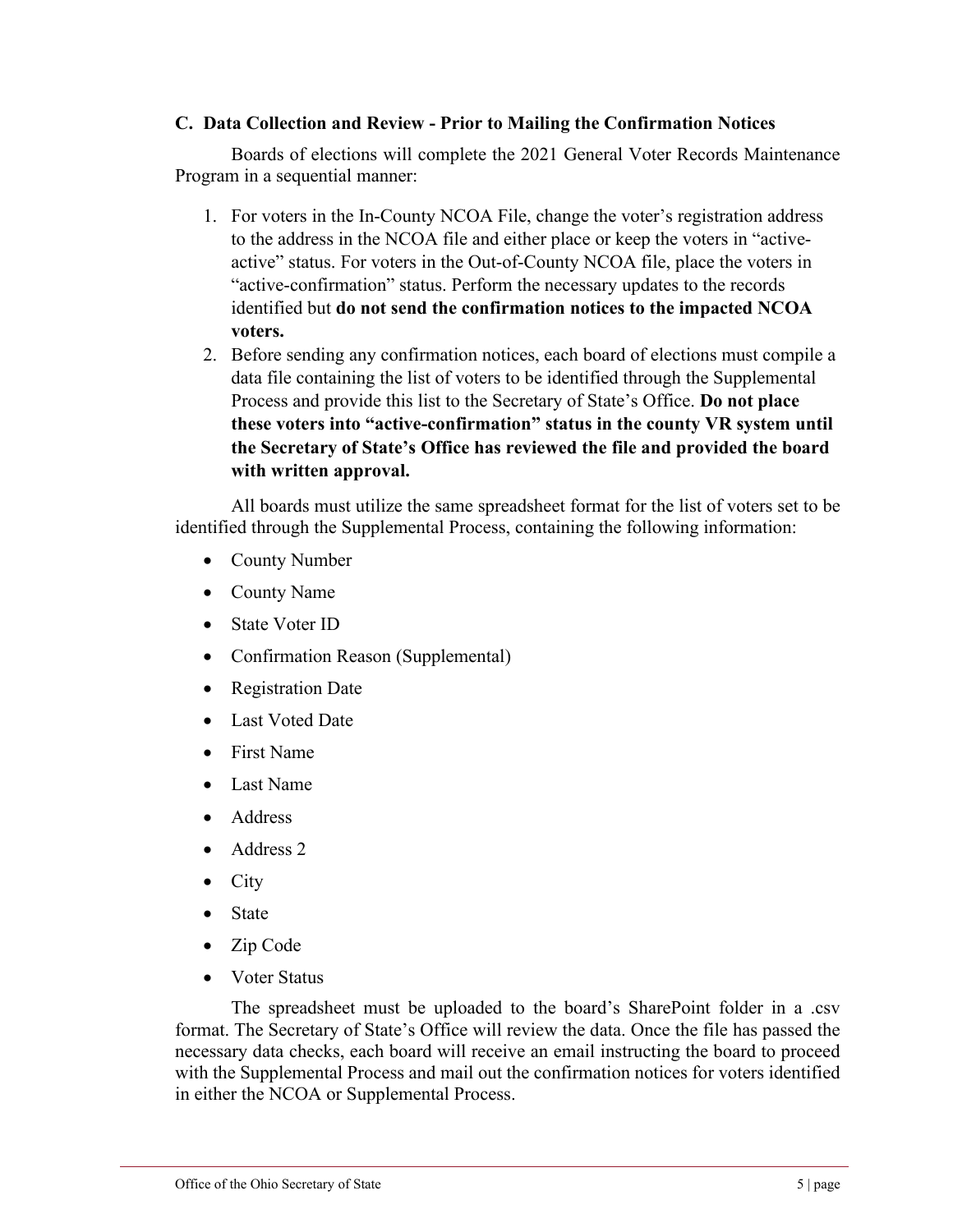**Boards must wait for the email from the Secretary of State's Office before completing the Supplemental Process and before mailing any confirmation notices pursuant to the NCOA or Supplemental Process.**

## **D. Mailing In-County and Out-of-County NCOA Confirmation Notices**

Confirmation notices are always mailed to the address that appears on the 2021 NCOA list for the voter. However, to prevent confusion, regardless of the address to which the notice is mailed, the front, pre-printed side of [Secretary of State Form 10-S-1](https://www.sos.state.oh.us/globalassets/elections/forms/10-s-1.pdf) and [Secretary of State Form 10-S-2](https://www.sos.state.oh.us/globalassets/elections/forms/10-s-2.pdf) must include *only* the address at which the elector is registered to vote. That is the address the voter is being asked to confirm.

- For [Secretary of State Form 10-S-1](https://www.sos.state.oh.us/globalassets/elections/forms/10-s-1.pdf) (Out-of-County NCOA Process), print the address that appears in the board's voter registration system for the elector.
- For [Secretary of State Form 10-S-2](https://www.sos.state.oh.us/globalassets/elections/forms/10-s-2.pdf) (In-County NCOA Process), print the address that appears in the In-County NCOA file for that elector since the board has updated the voter's registration address to the new address in the same county.

Print the address to which the notice must be mailed as provided by the NCOA list on the letter-side of the confirmation notice. In addition, place the board's name and return address at the top left corner of the letter-side. Whether printing confirmation notices in-house or with a vendor, each board of elections must create a proofing process and carefully review the underlying data (e.g., name, address, etc.) and its proper placement on the notice.

# **IV. 2021 SUPPLEMENTAL PROCESS**

# **A. Compiling the Data for the 2021 Supplemental Process**

Boards of elections must ensure voter records that will receive a confirmation notice under the Supplemental Process meet **all of the following criteria**:

- **1.** The record of the voter is in an "active-active" status.
- **2.** The voter's registration date is before August 6, 2019.
- **3.** The voter's record does not contain voter-initiated activity on or after August 6, 2019. Voter-initiated activity includes voting, submitting an absentee ballot application, registering to vote, updating or confirming an address with a board of elections or the BMV, or signing a candidate or issue petition that is verified by a board of elections.
- **4.** The voter does not appear on the "Automatic Confirmation of Address Safeguard" list on the Board of Elections Portal.

# **B. Mailing the Confirmation Notice [\(Secretary of State Form 10-S-1\)](https://www.sos.state.oh.us/globalassets/elections/forms/10-s-1.pdf)**

All electors identified as a part of the 2021 Supplemental Process must be sent a confirmation notice no later than **September 20, 2021**. Each board must: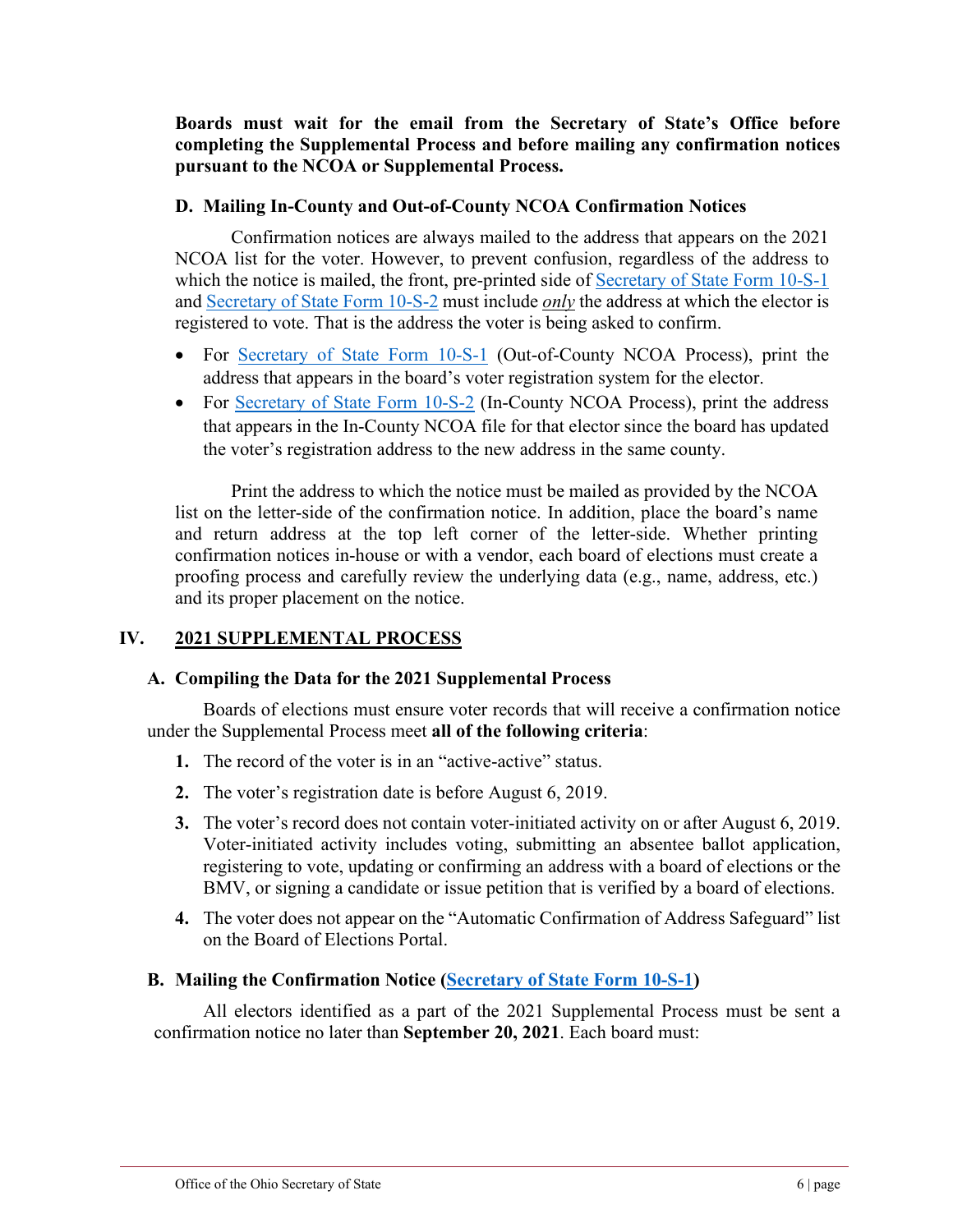- Place the elector in "active-confirmation" status.<sup>[10](#page-6-0)</sup>
- Send the confirmation notice by forwardable mail to the voter's current address (as recorded on the board of elections voter registration record).

# **V. DATA COLLECTION AND REVIEW – AFTER MAILING THE CONFIRMATION NOTICES**

Each board of elections must submit a "confirmation notice file" to the Secretary of State's Office. Boards must generate this file the day that confirmation notices are mailed. On the days shown below, boards of elections must upload the spreadsheet containing the registration records that received each type of confirmation notice:

- **September 21, 2021**: Adams through Guernsey
- **September 22, 2021:** Hamilton through Muskingum
- **September 23, 2021**: Noble through Wyandot

Note that every record on the spreadsheet must have received a confirmation notice.

All boards must utilize the same spreadsheet format, containing the following information:

- County Number
- County Name
- State Voter ID
- Confirmation Reason (NCOA or Supplemental)
- Registration Date
- Last Voted Date
- First Name
- Last Name
- Address
- Address 2
- City

<span id="page-6-0"></span><sup>&</sup>lt;sup>10</sup> As a reminder, a voter placed in "active-confirmation" status under the general voter records maintenance program must appear in the poll list at the polling place where the voter is registered to vote and is not flagged to cast a provisional ballot (unless flagged for some other reason). If a voter placed in "active-confirmation" status under the general voter records maintenance program appears at the voter's assigned polling place to vote, states to the precinct election officials that the voter resides at the same address printed in the poll list, provides valid identification for voting purposes, and is not required to cast a provisional ballot for any other reason, the voter must be permitted to cast a regular ballot. R.C. 3505.18(B); R.C. 3505.181. A military identification or Ohio driver's license or state identification card does not need to include the voter's current address to be valid for voting purposes, and a military identification does not need to include any address. Likewise, if a voter placed in "active-confirmation" status under the general voter records maintenance program submits an application for absent voters ballot, provides the same address on the application at which the voter is registered to vote, and the application is in all other respects complete and valid, the board shall issue the absentee ballot to the voter (whether by mail or in person). R.C. 3509.03.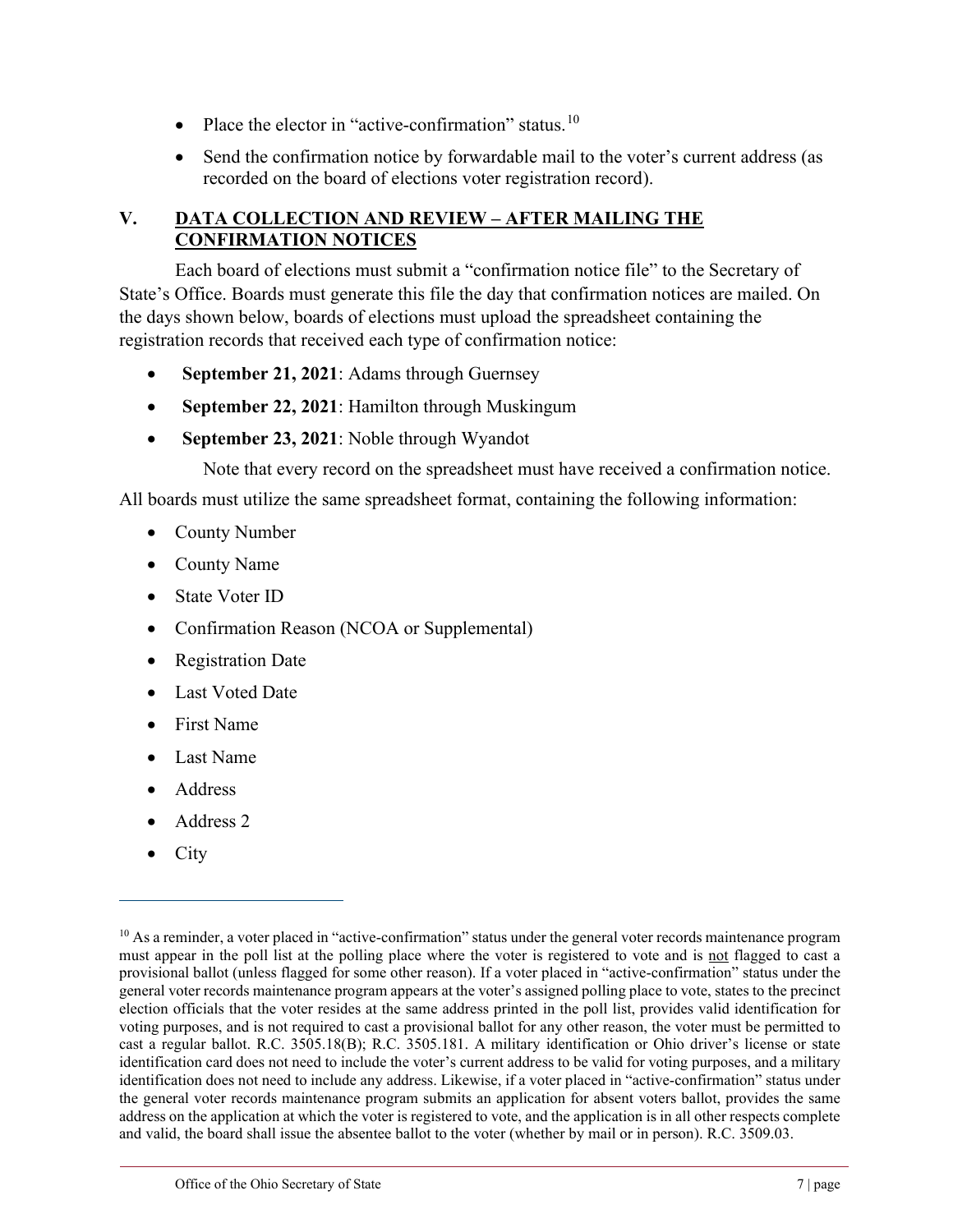- **State**
- Zip Code
- Voter Status
- Date the Confirmation Notice Mailed

The spreadsheet must be uploaded to the board's SharePoint folder in a .csv format. The Secretary of State's Office will review the data for any issues that may exist and will perform outreach with a board of elections if such issue is detected. Each board will review any potential discrepancies and provide a summary of its findings.

# **VI. RESPONSES TO THE CONFIRMATION NOTICE MAILING**

An elector may respond to the confirmation notice online or by returning the notice to confirm or update their voter registration address. Note that if the elector does not respond to the In-County confirmation notice, their status will remain "active-active."

# **A. Change of Address within the County**

If the elector provides a new residential address within the county, the board of elections must update the elector's registration record with the new address as of the date provided by the online voter registration system or the date of receipt of the mailed-in notice from the elector. The board must send the elector an acknowledgement notice [\(Secretary of State Form 10-J\)](https://www.sos.state.oh.us/globalassets/elections/forms/10-j.pdf) informing the elector of the registration update and the location of their new polling place. The board must place or keep this elector as "activeactive" in its voter registration database.

# **B. Change of Address to Another Ohio County**

If the elector provides a new residential address in another Ohio county using the online voter registration system, the board of elections in the elector's new county must accept the elector into its voter registration system using the date provided by the online voter registration system as the elector's registration date in that county.

The board of the new county must send the elector an acknowledgement notice [\(Secretary of State Form 10-J\)](https://www.sos.state.oh.us/globalassets/elections/forms/10-j.pdf) informing the elector of the registration update and the location of their new polling place and list this elector as "active-active" in its voter registration database.

A duplicate record will be created in the statewide voter registration database between the elector's new and former counties that must be promptly resolved following the normal business procedures established by the Secretary of State and the local boards of elections.

If the elector returns the confirmation return notice by mail and provides a new residential address in another Ohio county, the board of elections that mailed the confirmation notice to the elector must keep a copy of the completed confirmation return notice from the elector and mail the original to the board of elections for the elector's new county, so that the new board can enter the elector into its voter registration database as an active voter. Completed confirmation notices returned under this section must be forwarded to the appropriate board of elections at least every week.

After the board of elections for the new county has entered the record into its county voter registration database, a duplicate record will be created in the statewide voter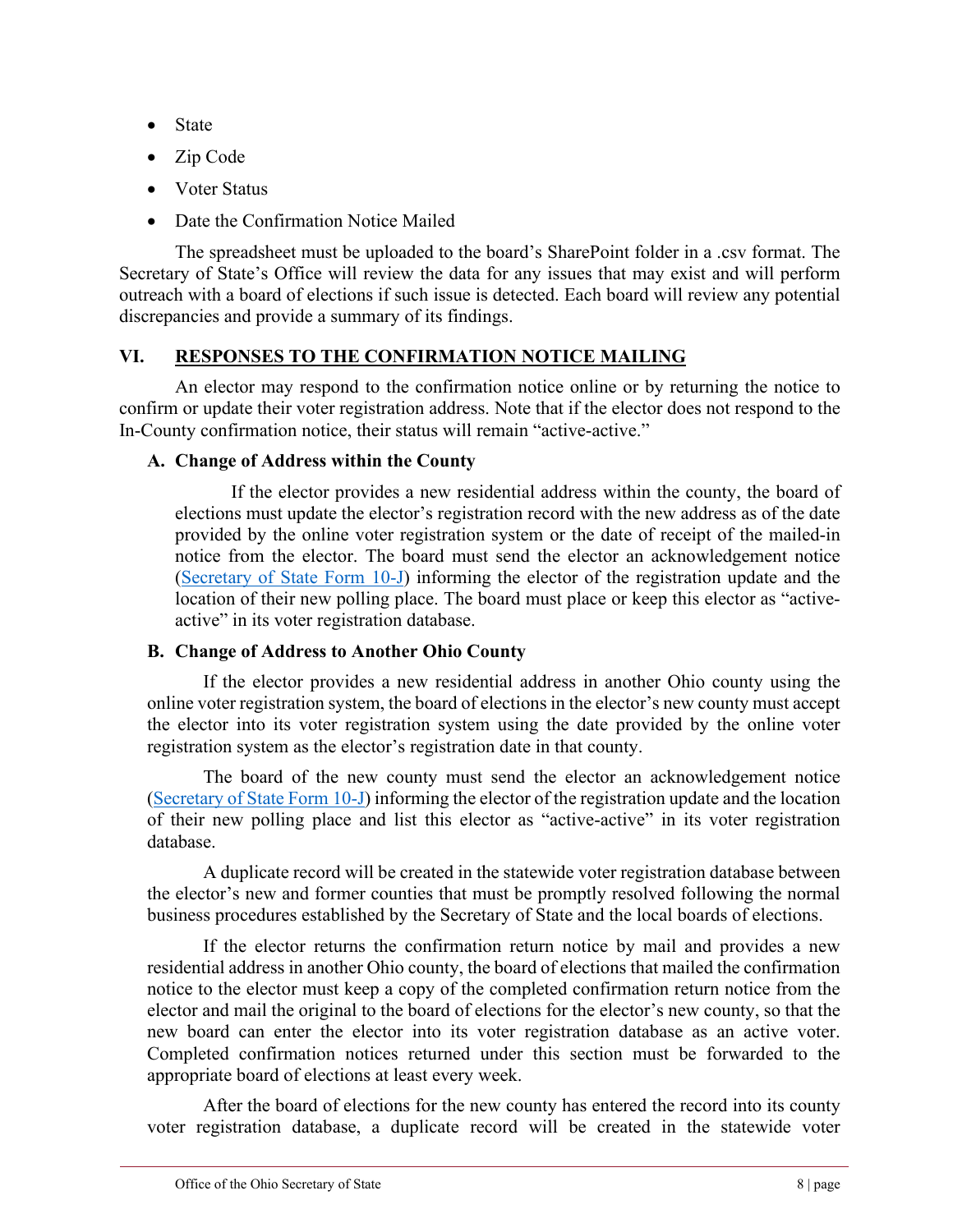registration database that must be promptly resolved following the normal business procedures established by the Secretary of State and the local boards of elections.

### **C. Change of Address to Another State**

If an elector completes and returns the confirmation notice and provides a new residential address in a different state, the board of elections that mailed the confirmation notice must cancel the elector's registration in that county and make a notation on the elector's registration record of the date the confirmation return notice was received and the date of cancellation.<sup>[11](#page-8-0)</sup> The online voter registration system does not permit the user to provide a new permanent residential address outside the State of Ohio.

### **D. Confirmation of Current Address**

If the elector uses the online voter registration system or returns the confirmation return notice by mail confirming that the elector resides at the same address on file with the board of elections, the board must indicate on the elector's registration record the date that confirmation was received by the board and note that the address on file with the board of elections is correct. The board must place or keep this elector as "active-active" in its voter registration database.

# **E. Confirmation Notice NOT Returned**

# *1. In-County NCOA Process*

If the elector fails to return the confirmation notice and otherwise fails to engage in any voter-initiated activity, the elector must continue to be listed as "active-active" in the county's voter registration database.

# *2. Out-of-County NCOA and Supplemental Processes*

If the elector fails to return the confirmation notice and otherwise fails to engage in any voter-initiated activity, the elector must continue to be listed as "activeconfirmation" in the county's voter registration database.

**Unless and until the elector's registration is cancelled as described below, or as otherwise permitted by law, the elector maintains all the rights of an otherwise qualified elector, subject to Ohio's laws governing provisional voting.**

# **F. Handling "No Forwarding Address" Returns**

# **1.** *In-County NCOA Process* [\(Secretary of State Form 10-S-2\)](https://www.sos.state.oh.us/globalassets/elections/forms/10-s-2.pdf)

In-County confirmation notices must be sent by forwardable mail. If the USPS returns a [Secretary of State Form 10-S-2](https://www.sos.state.oh.us/globalassets/elections/forms/10-s-2.pdf) confirmation notice that is undeliverable, the board must issue a [Secretary of State Form 10-S-1](https://www.sos.state.oh.us/globalassets/elections/forms/10-s-1.pdf) confirmation notice to the voter by forwardable mail.

# **2.** *Out-of-County NCOA and Supplemental Process* [\(Secretary of State Form 10-S-1\)](https://www.sos.state.oh.us/globalassets/elections/forms/10-s-1.pdf)

Confirmation notices must be sent by forwardable mail. However, the USPS sometimes will return to the board a confirmation notice that is undeliverable, because the USPS does not have a forwarding address for the elector. The board must record that fact

<span id="page-8-0"></span><sup>&</sup>lt;sup>11</sup> [R.C. 3503.02](https://codes.ohio.gov/ohio-revised-code/section-3503.02) and [3503.21.](https://codes.ohio.gov/ohio-revised-code/section-3503.21)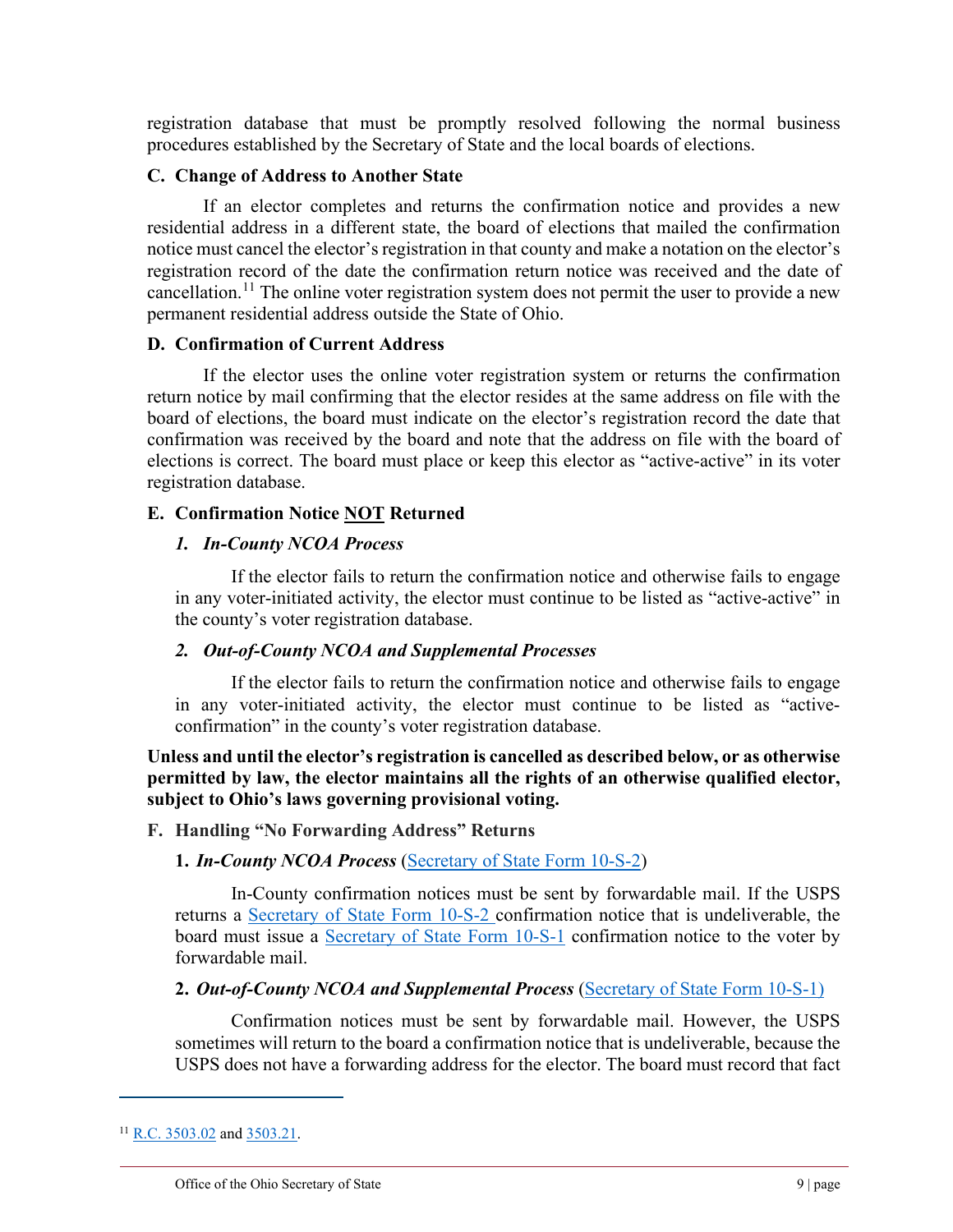in the comments section of that elector's record and keep the undeliverable confirmation notice for four years.

# **VII. PROSPECTIVE NATURE OF THE 2021 GENERAL VOTER RECORDS MAINTENANCE PROGRAM**

The elector's voter status shall be changed from "active-confirmation" to "active-active," and the elector shall not be cancelled pursuant to the 2021 NCOA and Supplemental Process if any of the following apply:

- Responds to the 2021 confirmation notice (either via mail or online);
- Updates their voter registration or engages in voter-initiated activity. Voter-initiated activity includes voting, submitting an absentee ballot application, registering to vote, updating or confirming an address with a board of elections or the BMV, or signing a candidate or issue petition that is verified by a board of elections; or
- Appears on the county's "Automatic Confirmation of Address Safeguard" list.

All other electors contacted pursuant to the 2021 NCOA and Supplemental Process shall be cancelled by one of the following dates, whichever is later:

- Not later than 120 days after the date of the second federal general election in which the elector fails to vote; or
- Not later than 120 days after the expiration of the four-year period that begins on the date the confirmation notice is mailed pursuant to this Directive; but
- **No voter registration shall be cancelled as a result of the general voter records maintenance program during the 90 days immediately preceding any federal primary or general election.[12](#page-9-0)**

# **VIII. MAINTAINING RECORDS FOR PUBLIC INSPECTION AND COPYING**

The board of elections must maintain and make available for public inspection and copying at a reasonable cost all records concerning the implementation of programs and activities conducted for the purpose of ensuring the accuracy and currency of voter registration lists, including the names and addresses of all registered electors sent confirmation notices and whether or not the elector responded to the confirmation notice. The board must maintain all records described in this paragraph for a period of five years.<sup>[13](#page-9-1)</sup>Boards of elections must make the list (in electronic form) available to individuals requesting the data under Ohio's public records laws through the end of  $2026$ .<sup>[14](#page-9-2)</sup>

# **IX. POSTAL INFORMATION**

To reduce mailing costs and save taxpayer funds, boards of elections must consult with their local Postmaster or regional business mail analyst regarding the use of nonprofit permit postage rates for the mailing of outbound confirmation notices and business reply mail permits

<span id="page-9-1"></span><span id="page-9-0"></span> $12$  52 U.S.C.A. §20507(c)(2)(A).

<sup>13</sup> 52 U.S.C.A. §20507(i); [R.C. 3503.26\(B\);](https://codes.ohio.gov/ohio-revised-code/section-3503.26) CBE-45A & CBE-46[, Secretary of State Retention Schedule.](https://www.ohiosos.gov/globalassets/elections/eoresources/general/retentionschedule.pdf)

<span id="page-9-2"></span><sup>&</sup>lt;sup>14</sup> CBE-46, [Secretary of State Retention Schedule.](https://www.ohiosos.gov/globalassets/elections/eoresources/general/retentionschedule.pdf)